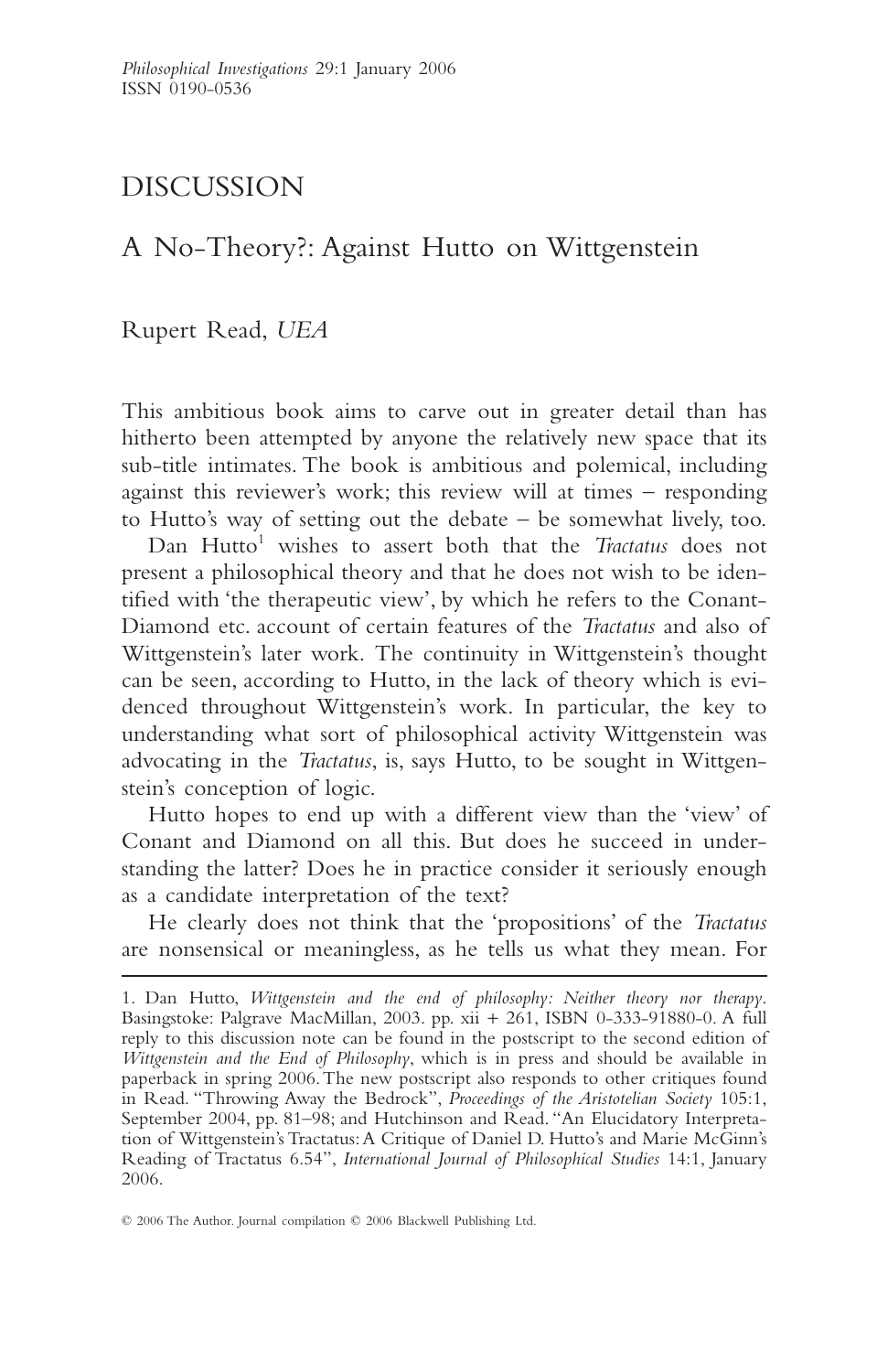example, of §2.0131 he says:"*What this means* is that anything spatial in nature can be imagined as existing anywhere within space;" (Ch.2 p. 53, my emphasis). And indeed, although this is not spelled out, it becomes clear that Hutto takes Wittgenstein's conception of both philosophy and elucidation to differ pretty radically from Diamond and Conant's.

A major point of disagreement between the Conant's reading and Hutto's concerns the 'limit of thought'. When explaining the sign vs. symbol distinction, Hutto analogises it to making a model from Lego: "the physical shapes of these internally limit how they might go together." (Ch.2, p. 67) He continues:

Our judgements are similarly limited by the very chemistry of thought ... This is why sense is revealed through our successful applications, whereas nonsense is the product of malformed attempts at judgement.

Still, we might hope to articulate what determines the boundaries of sense and nonsense.

So it is clear, as early as Chapter 2, that Hutto sees Wittgenstein as attempting to categorise sense and nonsense through a compositional account of thought (and therefore, presumably, language). The premise is that there is some internal 'shape' to the different logical 'thought elements' (sic). We are *limited*, for Hutto, in what we can think, and the result of a defective judgement is nonsense. "Logic alone, which says nothing, is the only genuinely *necessary* limit of possibility in both thought and reality." (Ch.2 p. 80) So what goes missing from Hutto's account, though it would follow pretty directly from taking seriously the "which says nothing" in the sentence above, is the strikingly libertarian (though quite non-revisionist) 'message' of the *Tractatus*: to think of thought as limited or defective, to think that nonsense results from a violation of logical categories, is not to think (of) anything at all.

Hutto believes he escapes the charge of introducing theory at this point, by appealing to the say vs. show distinction: the limits of thought cannot be talked about, only 'revealed'.This is to use a very broad notion of 'showing' and one which cannot be found in the *Tractatus*, (where the distinction is introduced solely as a distinction within the class of meaningful propositions). And, bearing Hutto's avowed anti-theoretical commitment in mind, it is hard to see what to make of remarks of his such as: "[W]hat makes sense and what does not is . . . written into the very nature of the things. For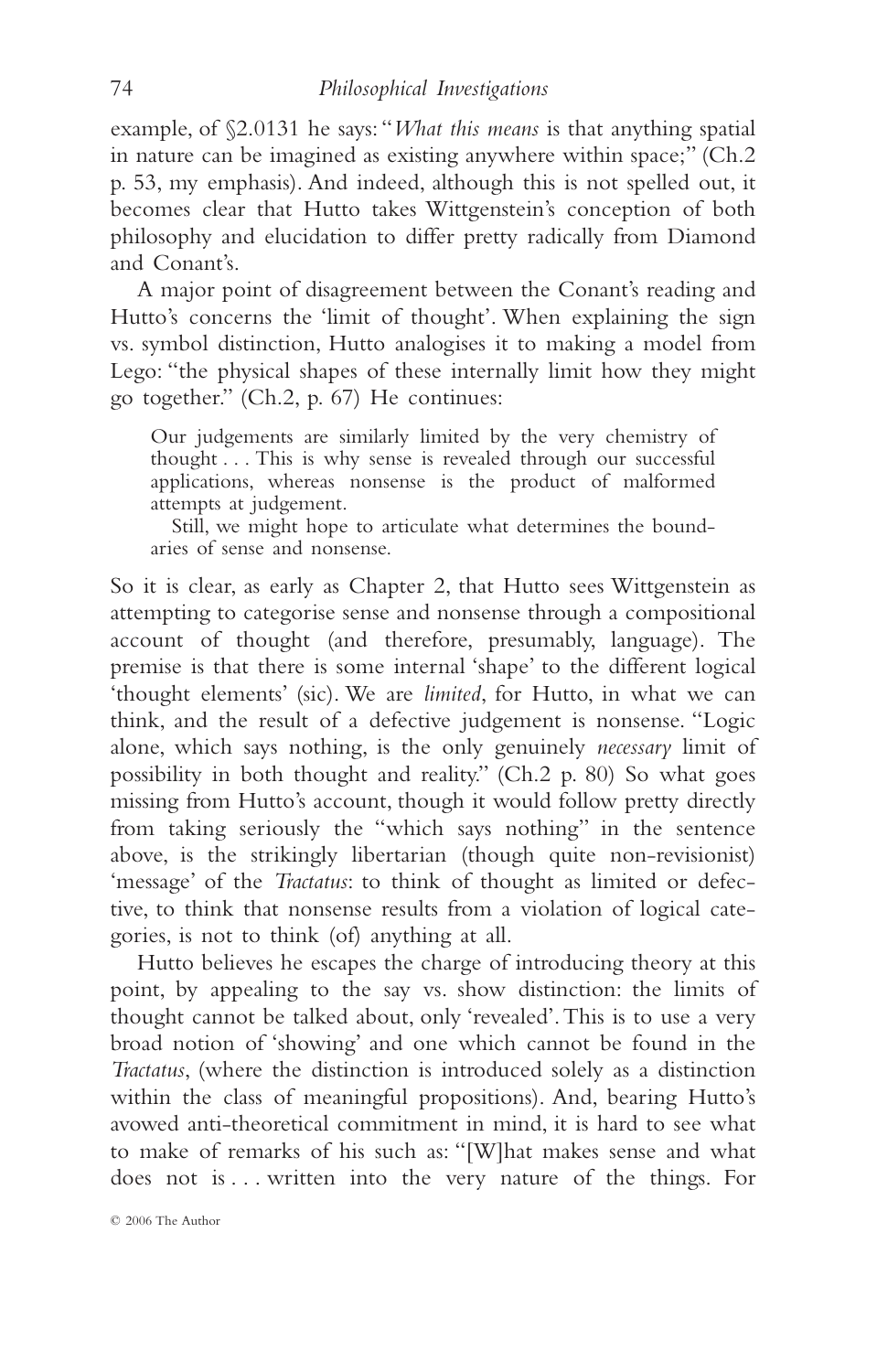Wittgenstein, the 'rules' of grammar and syntax run deep; they concern only essential possibilities that cannot be violated." And: "[L]ogico-syntactic rules for permissible combinations inherently mirror the logical form of the world and permit us to make sense of it" (Ch.2, p. 69). This sounds like theory/metaphysics to me. But not to Hutto, because, according to him, these 'rules' cannot be codified or discovered, they can only be *revealed*, and through particular *occasions* of use.

This seems to me merely a shuffle, a disguised 'chickening out'. Whether it is or not will depend crucially on what terms like "logical form" and indeed "logic" meant for Wittgenstein, and what he thought the purpose was of analysis.The purpose of analysis, on the resolute/therapeutic reading, is *not* to 'reveal the unspeakable essence of the world' – there is no such thing as an 'unspeakable essence'.The purpose of analysis, for Wittgenstein, was to facilitate the resolving of cases of indeterminacy in our philosophical utterances, in order to show us that the use to which we believe we have put such putative propositions is not a genuine use after all.And it was to this end that Wittgenstein introduced the sign vs. symbol distinction.

Similarly, the purpose of a logical notation for Wittgenstein was that merely of an analytic tool with which to achieve a desired (philosophical, 'therapeutic') result. I believe that the arguments that Conant and Kremer have put forward in this area are both vigorous and persuasive. On their view, Wittgenstein did not continue and improve on Russell's conception of logic (Recall that he identified it, remarkably, with "the old logic"!). But Hutto disagrees: "Part of the novelty and ingenuity of [Wittgenstein's] early philosophy was to take Russell's method a step further, by challenging the naive representational view of logic itself." (Ch. 1, p. 44) Russell was an example for Wittgenstein not of someone who simply was not clever enough to work out how to avoid his paradox, or who stopped one stage too soon on the philosophical dialectic. He was fundamentally misguided, in his philosophy.

Hutto himself, meanwhile, makes two assumptions, which seem, but only *seem*, to distinguish his Wittgenstein radically from such a misguided Russell. First, he helps himself to a narrow reading of "theory" such that a would-be theory is only a theory if it produces testable hypotheses and law-like propositions.This makes it easier for him to appear not to have a theory, himself. And secondly and more importantly, as sketched above, he holds that thought is limited, by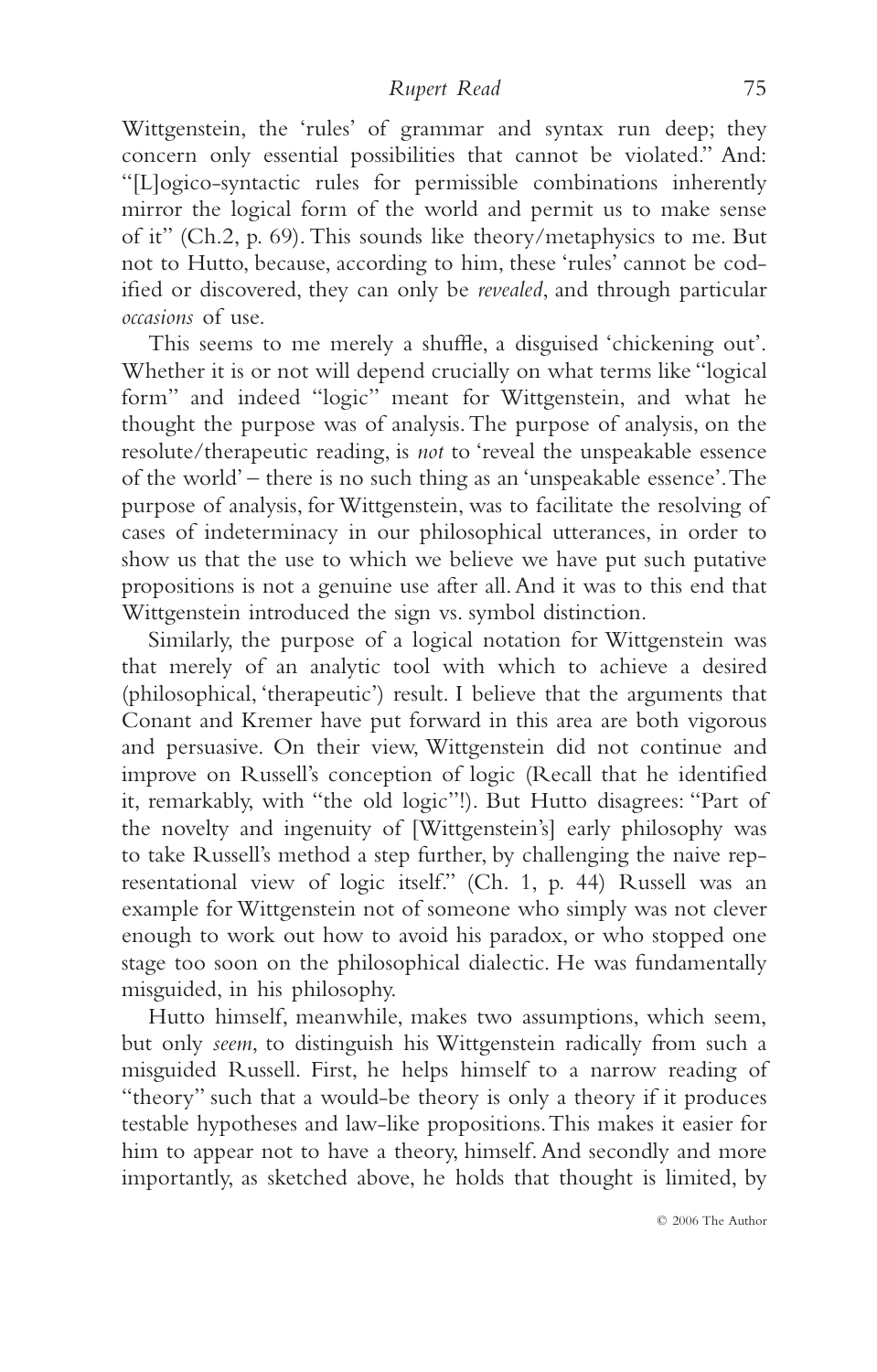logic, 'internally', and that that is why philosophy *must* "leave everything as it is". On this view there is something we *cannot* do: think beyond the limit. But on this picture, there is yet a 'beyond', which logic demarcates from what we can do. This is troubling. Furthermore, what status does Hutto give to such remarks? He gives no indication that we are not to try and read his sentences on the limits of thought and the 'bounds of sense' as themselves meaningful. Philosophy/logic is not an empirical science. But we are given theories of logic by philosophers, e.g. Russell, and Hutto accepts that as a theory. Surely to claim that the *Tractatus* offers us a way of categorising sense from nonsense, thought from illogical thought, depiction from representation, *is* to offer a theory. It is not clear that appeal to the particular / the occasion-al is going to help leach the 'theoryness' out of such theories, in such a case. Hutto, in my view unwisely, fails to borrow from the *Tractatus* its most crucial feature: the questioning of the meaningfulness of one's own 'propositions'. Without this borrowing, his does seem after all a no-no-theory, rather than an account which offers "neither theory nor therapy". Thus I think that Hutto does not actually manage, as he plainly wishes to do, to transcend the theory vs. therapy 'binary'.

The possibility that Hutto misses is of Wittgenstein being up to something in the *Tractatus* and beyond that is not the purveying of any kind of stance on the "philosophical issues" (p. 220) that Hutto alleges were Wittgenstein's preoccupation throughout his career. For instance, and crucially, it must be an error of mythic depth and import to take the resolute reading of Wittgenstein to adhere to the following view:"There is only one kind of nonsense".Why? Because that would involving taking Wittgenstein to adhere to a view. Whereas 'therapeutic readers' of Wittgenstein ascribe to him no controversial views/theses/opinions (following *PI* 128, and the remarks in TL-P on philosophy as an *activity*).

It is staringly obvious (at least to those who have read Diamond's epochal "Throwing away the ladder" with any understanding) how pitifully incoherent and useless such a view would be: irresolute readers must think very little of the philosophical abilities of people like Diamond and me, to ascribe such views to us. Saying that "There is only one kind of nonsense" quite obviously is directly analogous to saying that "There is only logical necessity" (TL-P 6.375), etc. I.e. It is a *paradigm case* of a remark that has to be 'thrown away', or *overcome* (I note in passing that on the occasions when Hutto discusses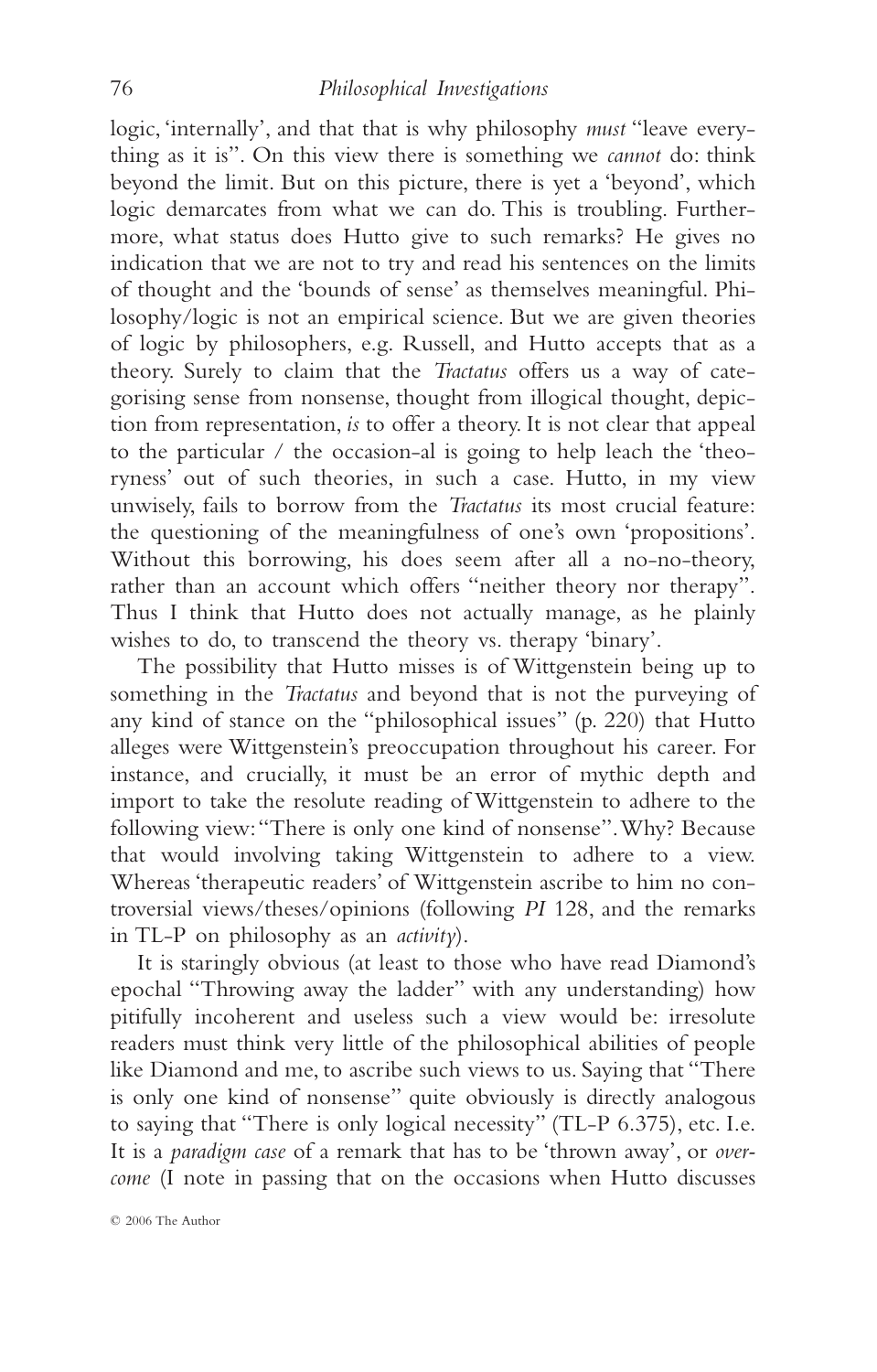TL-P 6.375, most notably on p. 81, he fails even to consider Diamond's reading of it. This seems a pretty decisive indication that Hutto just has not seriously engaged with the different *mode* of reading the TL-P proposed by 'resolutists'). If resolute readers were to hold onto 'the austere view' of nonsense doggedly as a view, they (we) would be failing in a quite pitiful fashion to follow through the methodology of Wittgenstein as Diamond and Conant expound it.

So: resolute readers do not aim to 'define' nonsense at all. What then of the idea that nonsense is nothing but garden-variety gibberish? Is that something that resolute readers no longer hold?

I would like to suggest that is not that 'resolutists' have abandoned that 'claim'; rather, it better never have been a *claim* in the first place. Again, it is crucial to understand, as is explicit in Conant's major essay "Must we show what we cannot say?", that what Conant and Diamond (and Hutto!) *themselves* write actually must have the kind of status that they have attribute to the *Tractatus's* 'propositions'.

The 'austere view' of nonsense does not rule out anything. It rules out only nonsense; which is to say, nothing (because nonsense is just nothing) (except if and when the word is being used otherwise!). The illusion of an external point of view from which one might make claims about what nonsense really is or about many of the other things that philosophers typically think they can do is a very deep one. It is an illusion which had better not be entrenched by absurd enunciations of views about the 'real nature' of nonsense.

So, when on p. 93, Hutto speaks of Diamond et al. championing "a sharp definition of nonsense" he is not connecting with what 'resolutists' actually think. Diamond et al. do not aim to 'define' nonsense at all. Hutto in practice reads the therapeuts' view of the *TLP* as being one of a theory that deliberately defeats itself. That is *not* our view.2 We therapeutic readers do not say that *Tractatus* selfrefutes, and that this has to be taken seriously.We say, rather, that the

<sup>2.</sup> On a related – and critical – point: Hutto asks on p. 94, "But if all nonsense is really on a par ... then how can uttering one bit of it be more attractive than uttering another?" But that is a fairly easy question to answer (bearing in mind throughout the proviso in the text above to the effect that 'resolutists' do *not* have a *view* that all nonsense Really Is on a par). See for example the excerpt from the Mac-Donald lecture notes from Wittgenstein that Diamond has made famous, about pain, and the psychological attractiveness of one way of talking about it as compared to another. Wittgenstein submits that "Abracadabra" and "I cannot feel his pain" are worth describing, for present philosophical purposes, as on a level. But it is clear that the latter offers psycho-philosophical temptations that the former does not.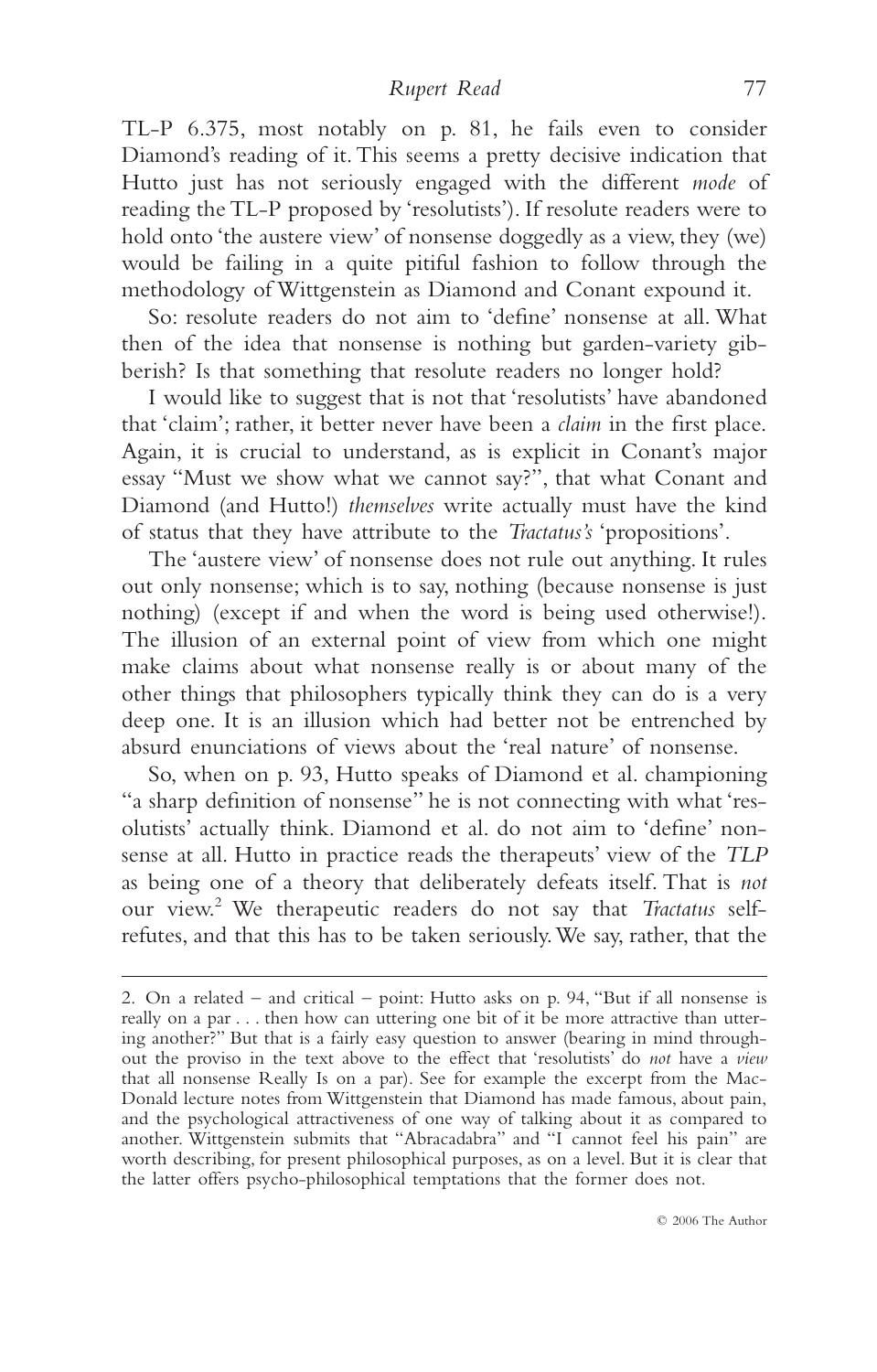'props' of the *Tractatus* utimately are suspended between different meanings that one would like to give them. See for instance the close of Conant's essay in *The New Wittgenstein*, for chapter and verse on this.

Many philosophers, Hutto apparently included, find it very hard not to hear Diamond and Conant as either positivists or ineffabilists. As believing that the end of the book is something like a conclusion drawn from it that counts back against it.This wrongly assumes that there was actually an 'it' in the first place ...When one understands Wittgenstein's purposes in writing *TL-P*, one understands that the body of the book already merely shimmers and hovers, *before* one reaches the end. One way of putting this point is this: it would in a way do NO harm for the later 6s and 7 to be at the start of the book, or in the Preface even. One could even put the point, more strongly, like this: you don't strictly need the 'frame' at all! When one reads the *Tractatus* with understanding of its point – which is admittedly almost impossible already, even *with* the benefit of the frame, but that is just because of how very hard philosophy is, and how very easy delusion is – when one does this, the body already succeeds in making the frame unnecessary.

Hutto might reply that I am making the unwarranted assumption that everything in the *Tractatus* is thrown away, including the material 'on logic'. Hutto's take on 'early' Wittgenstein crucially involves his developing an account wherein Wittgenstein's views on logic (which Hutto likes) can be distinguished from his views on propositions (which Hutto doesn't like). But it just is not clear what a concept of logic could possibly *be*, for Wittgenstein, without its being simultaneously an account of a proposition 'in' that logic.

Hutto nevertheless suggests that we can understand later 'ideas' of Wittgenstein's, such as "form of life", as a kind of improved re-presentation of early 'ideas' of Wittgenstein's, such as "logical form".Take the following passage, from Ch. 3 (pp. 108–9), detailing this move:

". . . as [Wittgenstein's] views about the nature of language opened up in this way the office once performed by **logical form** was assumed by **forms of life**; the latter becoming his new metaphor *for that which is the limit of all possibility and sense making*. Famously, and in direct contrast to the idea that all propositions have a common form with their unique essences expressed only by their particular logical form, we are told that, "to imagine a language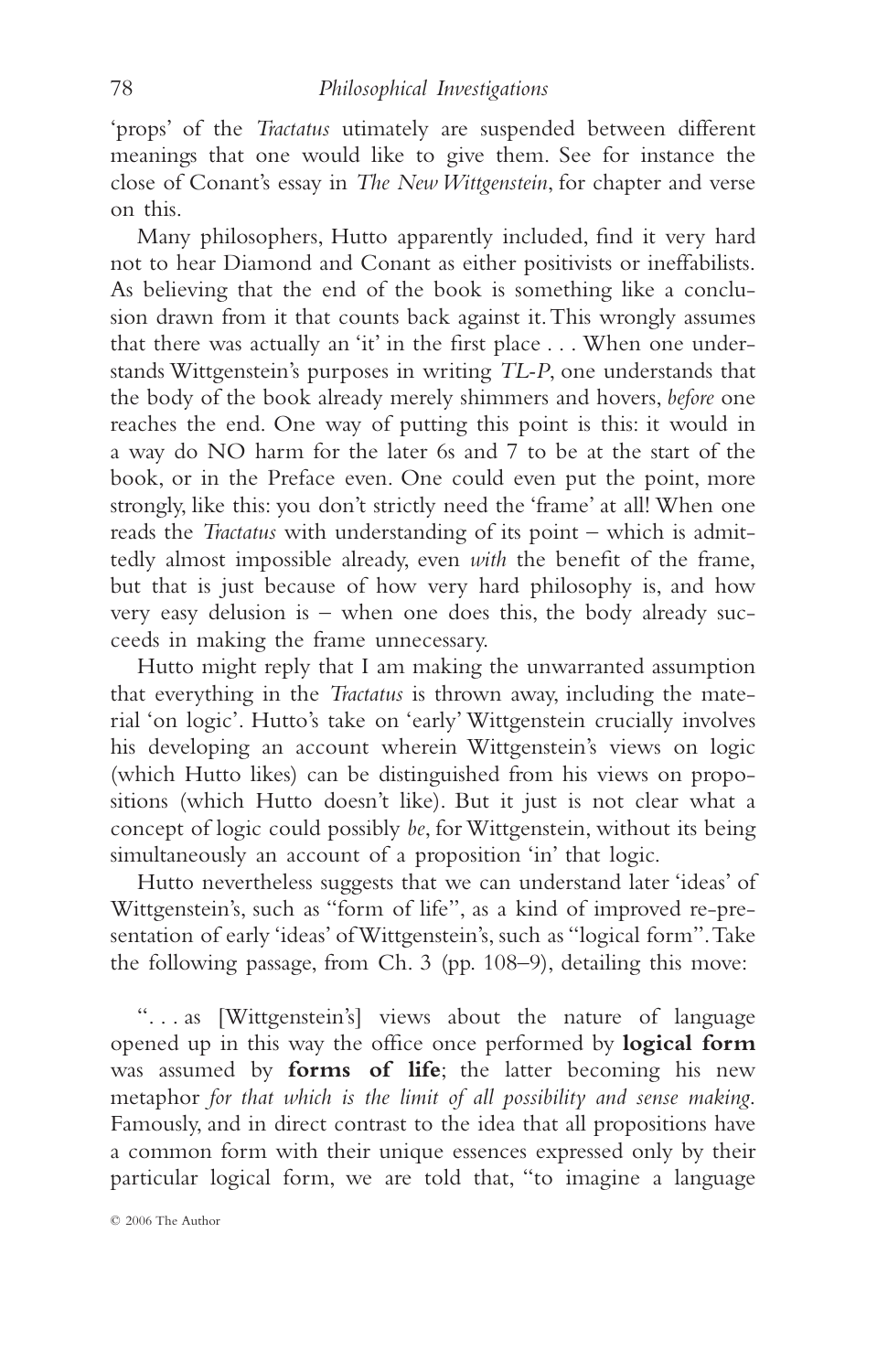means to imagine a form of life" (*PI* §19). Considered thus, the move from logical form to forms of life was a natural, almost irresistible consequence of his growing interest in the distorting effects, not just of logical constants, but also of other forms of symbols, such as ordinary words and names.We can regard the approach in the later writings as a wider application of the proper method for treating philosophical problems, as exemplified by his method of breaking the spell cast by logical symbolism. It is against this background that he trades talk of **logic** for that of **grammar**. In his later period grammar performs the function of underwriting essence **in just the way** the combinatorial possibilities of objects were supposed to underpin the very substance or essence of the world."

The added emphases are all mine. They are intended to throw into relief why the passage doesn't satisfy. Hutto seems to be doing here just what Crary critiques in the Introduction to *The New Wittgenstein*; namely, turning the difference between the *TL-P* and the *PI* into little more than the substitution of one set of words for another. In effect, this commits later Wittgenstein to a new, vaguer metaphysics (of 'grammar' rather than of 'essence'), and thus to a form of Anti-Realism (to a conception of the alleged 'limits' of thought/language as being constituted by 'form of life' – this will tend to yield an idealism, a relativism, or simply a positivism).These are hardly improvements. In short, against his intentions, Hutto follows Dummett and Kripke in reading Wittgenstein as 'progressing' from Realism to Anti-Realism. As with Hacker, the most reasonable response to Hutto's Wittgenstein is to say: your later philosophy is if anything inferior to your early philosophy. Thus Hutto again loses sight of what is crucial for 'resolutists': putting oneself in a place from which one can comprehend the *advances* in Wittgenstein's thought, from early to late.

By the way, it is potentially quite misleading to say, as Hutto does, that Wittgenstein thought in 1919 that all language functions as factstating discourse. Wittgenstein allows for 'ethical language', and for 'elucidatory language', as well as for tautologies etc.; he is concerned to examine the specifics of mathematical language, and of the language of scientific theories; and this list might be extended, especially on a strong reading of the text (and a reading of course that includes 5.5563). If one is looking for the improvement of Wittgenstein's thought over time, one needs to overcome the temptation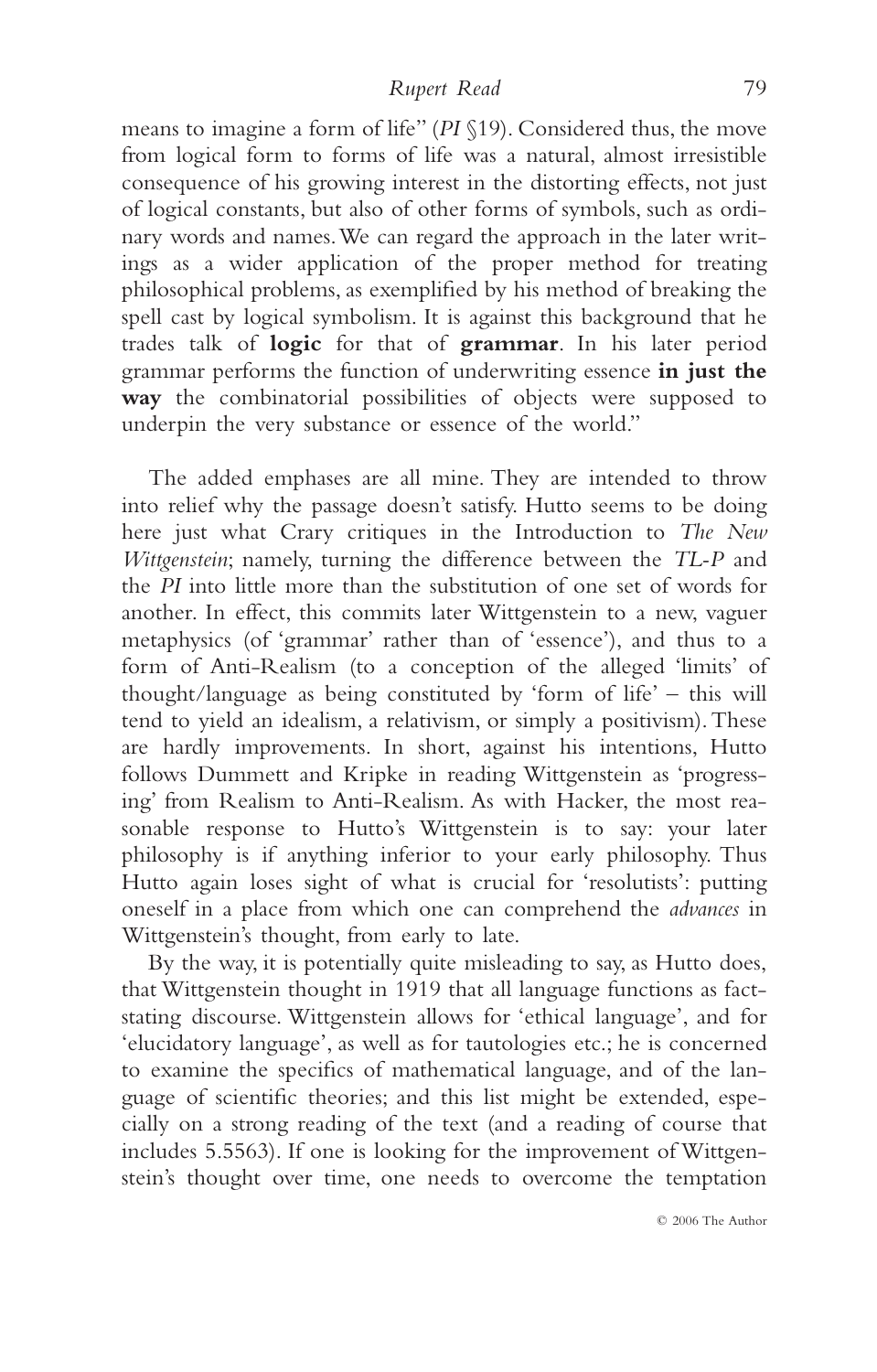blithely to assume that the *Tractatus* had through-and-through a cripplingly narrow 'diet of examples' of language.

Hutto is anxious to avoid the charge of Wittgenstein being a 'quietist' who refuses to say what he 'knows' about society / language / the world.This is another example of the inadequacy of Hutto's sense of what might be better in later Wittgenstein than in early. Compare his claim that Wittgenstein in his later writings makes fully general observations about 'the social nature of rule-following' or the diverse uses to which we put language. I hope for Wittgenstein's sake that he does not make such claims. It is not 'quietism' to deny that Wittgenstein makes, in considered presentations of his mature philosophy (and not merely in (wonderful) notes, such as ON CER-TAINTY), 'general observations' which are correctly hearable as controversial theses, as facts that will *stand*, or anything similar. His remarks about the 'social nature' of rule-following are remarks in particular dialectics; they are therapeutic in purpose.The same is true about the remarks on 'the diverse use to which we put language': is there any objective standard for what is to count as 'diverse'? Obviously not. This remark is intended to deflect someone away from being captive to a picture that is causing them problems. Nothing more.

'Quietism' involves being quiet *about something*. According to my understanding of Wittgenstein, following Diamond, he is not 'passing over' anything, not being quiet 'about' anything. It is mistaken 'Wittgensteinians' who have given a contrary impression. One way they have done this is precisely by committing Wittgenstein, advertently or inadvertently, to a doctrine of a 'limit' to thought.

The question one is left with at the end of this book is whether there is any room left between theory and therapy. In this review, I have been quite critical of Hutto. I see Hutto, like Marie McGinn, as oscillating between (at worst) a position that is only verbally different from Wittgenstein's theoreticist readers (including under that heading such luminaries as Peter Hacker), and (at best) a philosophical stance that is only verbally different from that of Conant and Diamond. It is quite possible that the actual situation is considerably closer to 'best' than to 'worst'.This possibility is strengthened by the quite evident fact that Hutto does not WANT to be committed to most of what I have claimed him to be committed to, above.

In light also of the friendly criticisms *from the 'left'* that have now been essayed here-and-there, including by myself in this journal, of